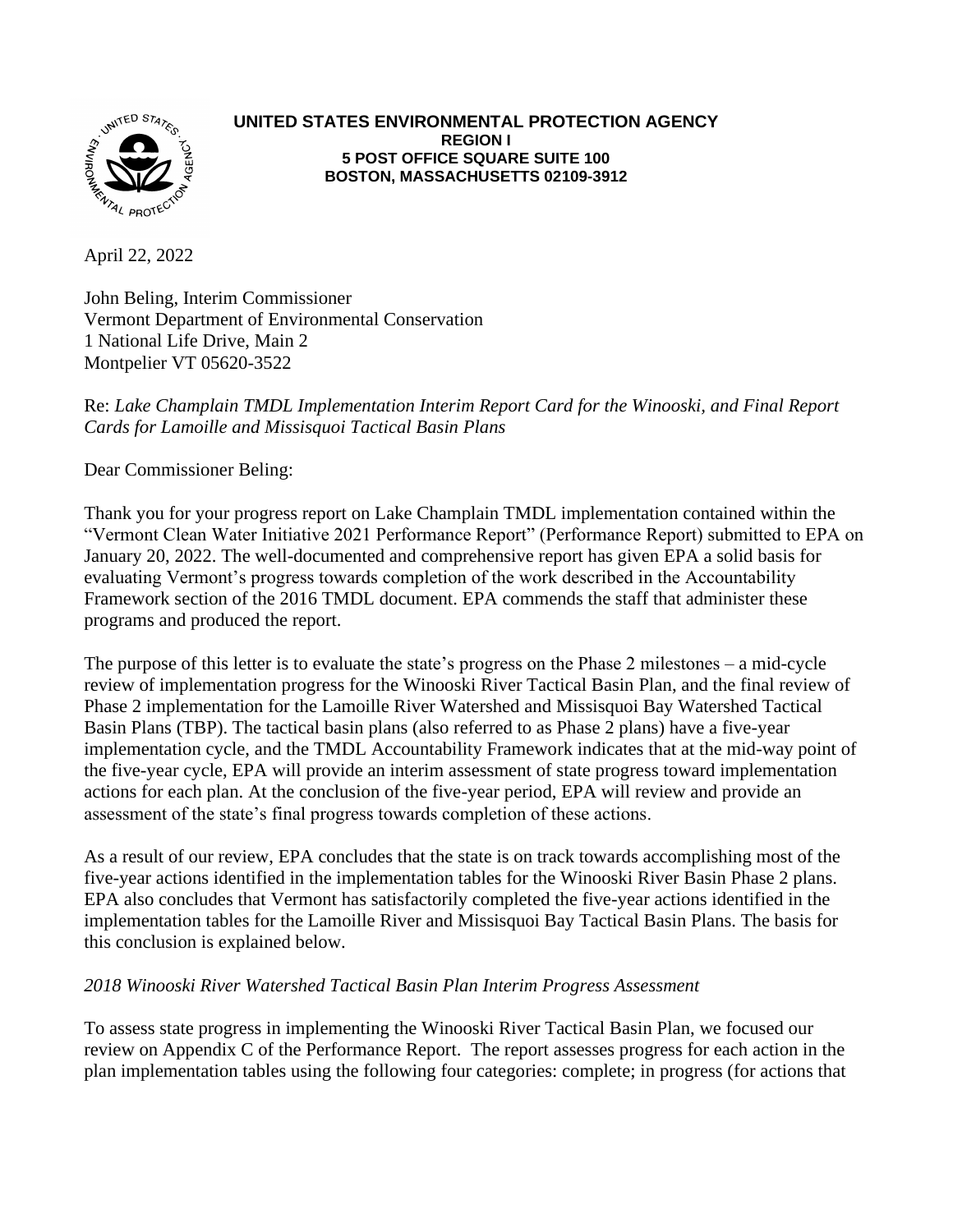have a clear end point); ongoing (which refers to actions that are anticipated to continue indefinitely, such as outreach and education efforts); and not started.

In the Winooski River basin, EPA is pleased to see that 94 percent of the 52 actions included in the implementation table have either been completed, are ongoing, or have a high or medium likelihood of completion by 2023. For the actions listed as "in progress," the state has further broken out the status into those with high or medium likelihood of being completed by the 2023 end date. A review of the status summary for each action indicates that excellent progress has been made for most of the "in progress" actions, as well as for the "ongoing" actions. To maintain the successful programs and projects that are ongoing, continued and consistent funding and programmatic support will be important. EPA considers the state to be making strong progress towards completing the five-year implementation actions.

## *2016 Missisquoi Bay Watershed Tactical Basin Plan Final Performance Assessment*

Appendix A of the Performance Report describes progress on the Missisquoi Bay Watershed Tactical Basin Plan. The implementation table for this plan shows excellent progress from the interim review when most of the actions were considered ongoing. Of the 27 actions in the implementation table at the end of the five-year review period, a total of 26 are targeted towards phosphorus reduction, and of those 23 are reported as complete and three are in progress. Status summaries provided by Vermont show that in progress strategies are well underway. The Performance Report also estimates that phosphorus loading has been reduced by 12 percent from the 2016 baseline load in FY21. With a high rate of achievement towards accomplishing the goals set forth in the implementation tables, EPA's assessment of progress is that Vermont has satisfactorily completed the five-year actions identified in the implementation tables for the Missisquoi Bay Watershed Tactical Basin Plan.

## *2016 Lamoille River Watershed Tactical Basin Plan Final Performance Assessment*

Appendix B of the Performance Report describes progress on the Lamoille River Watershed Tactical Basin Plan. Though tactical basin plans address a wide range of water quality and habitat restoration activities, the Lake Champlain TMDL Phase 2 Implementation Reports are intended to specifically address phosphorus reduction efforts. The Lamoille River Wateshed Tactical Basin Plan included a wide range of activities necessary to address environmental needs, many of which were not focused on phosphorus reduction. EPA contacted the VT DECs Water Investment Division's Watershed Planning Program team to discuss and agree upon the tactical basin plan activities that were expected to reduce phosphorus loading to Lake Champlain.

EPA is pleased to see that, overall, 96 percent of actions identified as expected to achieve phosphorus reductions have either been completed, are ongoing, or will continue into the next phase of the Lamoille River Watershed Tactical Basin Plan. Of the 88 actions in the implementation table, 50 actions were expected to result in phosphorus reductions. Of these, 35 have been completed, 10 are in progress, three are ongoing, and two have been discontinued. A review of the status summary for each action indicates that very good progress has been made for most of the "in progress" actions, as well as for the "ongoing" actions. With a high rate of achievement towards accomplishing the goals set forth in the implementation tables, EPA's assessment of progress is that Vermont has satisfactorily completed the